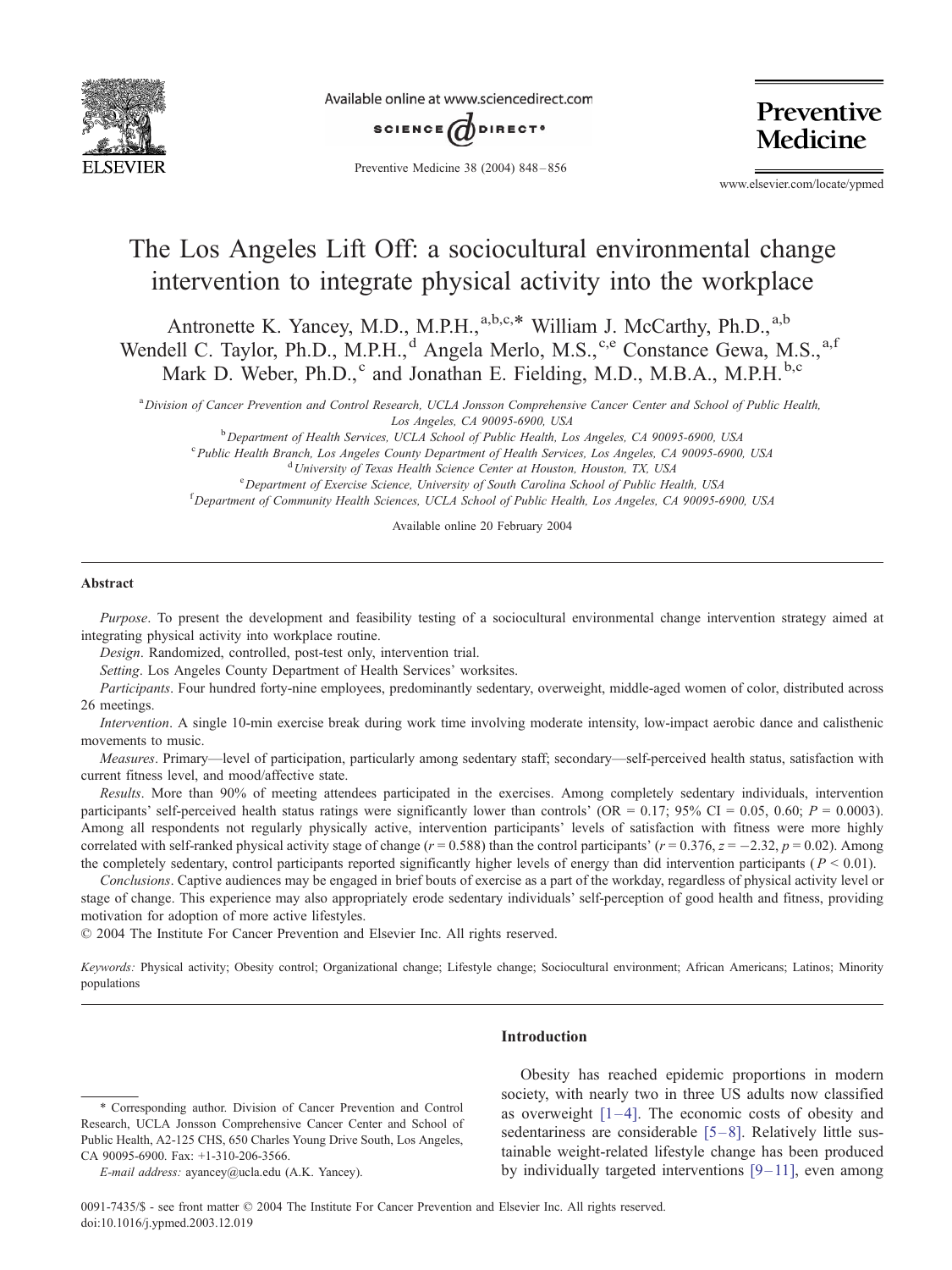their comparatively affluent and highly motivated volunteer samples. This failure has largely been attributed to a pervasive modern environment promoting sedentariness and excessive food consumption, particularly of the highly palatable but nutrient-poor variety [\[12,13\].](#page-7-0)

Ecological models that center on environmental-level change are now being utilized more frequently in the field of physical activity promotion, which has traditionally relied on individual-level change models  $[14-18]$ . However, few environmental intervention studies have been conducted to date, and their strategies have focused on the physical environment [\[19,20\],](#page-7-0) for example, posting signs/banners encouraging stair use  $[21-23]$ , creating and promoting walking trails [\[24\],](#page-7-0) and marking walking routes in cities [\[25\].](#page-7-0) Intervention effects of such strategies have been relatively small, raising questions about their ability to contribute meaningfully to the Centers for Disease Control and Prevention/American College of Sports Medicine (CDC/ACSM) recommendation of at least 10-min bouts toward an accumulation of at least 30 min nearly every day [\[26\].](#page-7-0) Importantly, many of these interventions are less effective or ineffective in ethnically or socioeconomically marginalized population segments, or do not include sufficiently large samples of these populations to present subgroup analyses  $[27-29]$ . For example, Andersen et al.  $[21]$ increased stair usage among whites in a suburban Baltimore shopping mall from 5.1% to 7.5% or 7.8%, depending upon the sign utilized; among blacks, however, stair usage changed from 4.1% to 3.4% or 5.0%. Similarly, in a random digit dial telephone survey evaluating the impact of walking trail construction and promotion in rural Missouri, Brownson et al. [\[43\]](#page-7-0) found that blacks and those of lower SES were less likely to have access to the trails and were less likely to use them if they had access. While, among those using the trails, women and less formally educated individuals were more likely to report increased walking, no evidence was presented that trail use significantly increased the proportion meeting CDC/ACSM activity recommendations, nor was that outcome likely when 43% of all respondents had to travel 15 + miles to reach a trail. Preliminary evidence suggests that the social environment may be at least as effective in behaviorally influencing physical activity participation as the physical environment [\[30,31\].](#page-7-0) Greater attention to the sociocultural environment complementing efforts to change the physical environment is particularly critical to intervention success in underserved communities, given their more substantial cultural and economic barriers to physical activity participation (e.g., Kumanyika [\[32\];](#page-7-0) Galbally, 1997 [\[33\]\)](#page-7-0). Thus, multi-level intervention, addressing the social, physical and economic environments as well as the individual, is necessary to reflect a truly social ecological approach to physical activity promotion  $[16 - 18]$ .

Worksites are the major settings for environmental intervention as venues in which to systematically reach captive audiences of working adults [\[34\].](#page-7-0) Cross-sectional studies have demonstrated higher health care costs and absenteeism rates among the less fit, with clear potential for economic benefits to employers who improve employee fitness levels [\[35 –37\].](#page-7-0) Most worksite interventions promoting physical activity, however, have disproportionately engaged younger, more highly educated, white European-American males in large private corporate settings [\[38,39\].](#page-7-0) In reviews of the more rigorously constructed studies (acceptable levels of study retention, recruitment across job categories/statuses, long-term follow-up), observed effect sizes have been small at best [\[38,40\],](#page-7-0) probably because the ''volunteer'' nature of these interventions engages primarily the more fit. The focus of these interventions has mostly been on individual-level change—even when social support for physical activity is cultivated (walking groups, exercise classes), it is usually during non-paid employee discretionary time.

Multi-level change models [\[13,41,42\]](#page-7-0) that incorporate ecological-level or ''upstream'' approaches to integrate physical activity into the workday are early in their development. However, there is evidence of receptivity to and utility of these interventions. Brownson et al. [\[43\]](#page-7-0) found that employees' belief in the policy that employers should provide time for exercise was positively correlated with their physical activity levels. An older study targeting organizational practice, policy, and environmental influences demonstrated more favorable outcomes than most worksite interventions [\[44\].](#page-7-0) Also, in one small recent study in Finland, supervised group exercise twice weekly at the end of the workday (on paid time) improved the physical capacity of female home health workers [\[45\].](#page-7-0) However, a dearth of literature exists with respect to intervention strategies changing the organizational fabric of the workplace to include physical activity. Moreover, critical features of these strategies and innovations have not been evaluated from an organizational dynamics perspective, for example, diffusion and institutionalization processes [\[46,47\].](#page-7-0) This perspective identifies characteristics of the innovation that hinder or enhance adoption within organizational settings.

Sociocultural approaches to influence population behavior change may be guided by social cognitive theory (SCT), which posits that learning occurs through observation and imitation of admired role models, individuals perceived as worthy of emulation [\[48\].](#page-7-0) A key premise of SCT is that certain sociodemographic similarities exist between individuals and their role model choices, for example, ethnic and gender congruence [\[49\].](#page-7-0) However, cultivation of admired role models in the context of physical activity promotion ideally involves building self-efficacy (another cornerstone of SCT) beyond the motivation and assertiveness necessary, for instance, in requesting a mammography referral. This self-efficacy enhancement would, in turn, emanate from positive experiential learning involving skill demonstration, repetition, and acquisition. Given that social support is a major predictor of sustained involvement in physical activity [\[11\],](#page-7-0) leading by example includes not only initiating and performing a given set of behaviors in front of an audience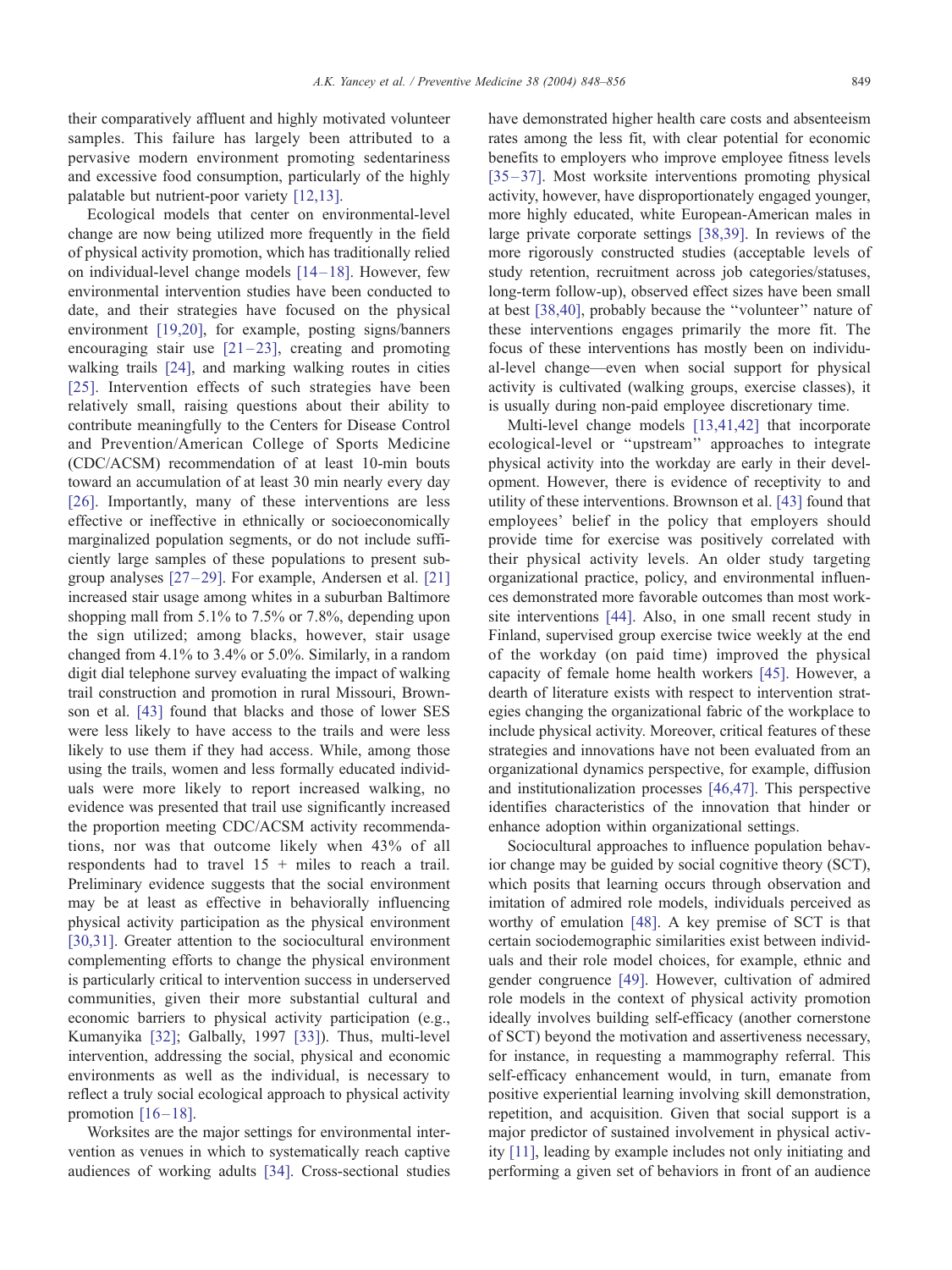(modeling), but interacting with that audience, encouraging their continuing participation, and fostering interactions between audience members during the activity. In fact, this sort of engaging leadership style has been associated with greater enjoyment of physical activity, particularly in the context of supportive group dynamics [\[50\].](#page-7-0) Supportive group dynamics also increase the probability of future involvement in the activity [\[50\].](#page-7-0) Commitment of organizational leaders on-site, as manifested in role modeling by participation in group physical activities, has also been associated with increasing and institutionalizing physical activity in government agencies and community-based organizations  $[51 - 53]$ .

The purpose of this paper is to present the development and feasibility testing of a sociocultural environmental change intervention strategy designed to integrate physical activity into the workplace. The first article describing this intervention strategy established its feasibility and acceptability at the organizational level [\[54\].](#page-7-0) In the current study, intervention feasibility/acceptability is assessed at the individual level within the context of a government agency's worksites. A randomized, controlled, post-test only trial was utilized to assess the level of participation in and immediate psychological effects of a single 10-min exercise break integrated into a regularly occurring meeting or event during work time at Los Angeles County Department of Health Services' (LAC DHS) worksites. The a priori hypothesis, based on pilot study findings, was that individuals could be engaged in brief bouts of moderate intensity exercise across the weight status and physical activity level continuum, and that this exercise participation would be associated with positive changes in affect. Implications of study findings are discussed for the field of physical activity promotion in terms of ''minimal'' environmental change interventions, particularly targeting underserved populations.

# Methods

# Intervention strategy development/formative research

The Los Angeles Lift Off strategy was implemented in the LAC DHS and was designed to change sociocultural norms pertaining to physical activity participation and to increase the visibility of department efforts to address the obesity epidemic. The intervention, which consisted of a 10 min fitness or exercise break (Lift Off), was integrated into long (>1 h) meetings and events during work time, particularly those in which refreshments were served. The strategy is a part of a county social marketing effort, Fuel Up/ Lift Off! LA (Sabor y Energia), funded by the USDAsupported California DHS' Nutrition Network program, aimed at shifting some of the responsibility (''cost'') for healthy lifestyle change/maintenance from the individual to organizational structures in society.

The exercise breaks, composed of a series of simple aerobic dance/calisthenics movements with catchy titles (e.g., the Hulk, the Hallelujah, the Knee High), were developed by county physical activity promotion experts. They were intentionally designed to be appropriate for unfit, sedentary, overweight adults in ordinary street attire. The intervention length reflected consensus about the minimum duration of physical activity (10 min) required to ''count'' toward the daily recommendation of the CDC/ACSM. The intervention was also targeted to largely unmotivated ''captive audiences'' (rather than willing volunteers) within environments with resource and space constraints [\[55\].](#page-7-0) The production of immediate benefits in terms of improved meeting dynamics/productivity, feelings of well-being, and confidence and skill development (positive reinforcement) was expected to motivate these workers to generalize physical activity behaviors to other occasions and settings.

After a period of pre-testing that included these breaks during work time in more than 500 county meetings with anecdotally positive responses and few attendees electing not to participate (generally  $< 10\%$ ), protocols for these exercise breaks were formalized and recorded in English- and Spanish-language videotape, audiotape, and holographic mouse pad materials.<sup>1</sup> These materials and protocols were then used by designated facilitators, who, before training by LAC DHS staff, had no exercise promotion background. Materials were culturally tailored to African-American and Latino audiences (e.g., through music selection and graphics), but reflected inclusiveness by featuring video subjects representing a broad range of ethnicity, age, agility, weight status, physical limitations, and both genders. While the English-language video is introduced by a fit-appearing black female physiciansenior manager (AKY) playing basketball with co-workers, the leader of the exercise breaks in the video is a mature, overweight, non-athletic, black woman. County health promotion staff then trained nursing and health education staff to conduct these breaks and to train others to conduct them, utilizing these Fuel Up/Lift Off! LA materials. These breaks proliferated in meetings, presentations, health fair appearances, and community gatherings/events in which County public health staff participated, particularly after the Director of Public Health (JEF) circulated a memorandum to senior managers encouraging their inclusion.

# Study design

This study was designed to address the broader goal of increasing physical activity participation in the workplace. The process of conducting the study followed a participatory research model in which Public Health senior and middle managers were consulted to assist in molding a study design and approach manageable during work hours within ''real world'' constraints. A randomized, controlled, post-test-only trial was selected to evaluate the immediate effects of the Lift

<sup>&</sup>lt;sup>1</sup> Note. These materials available from first author.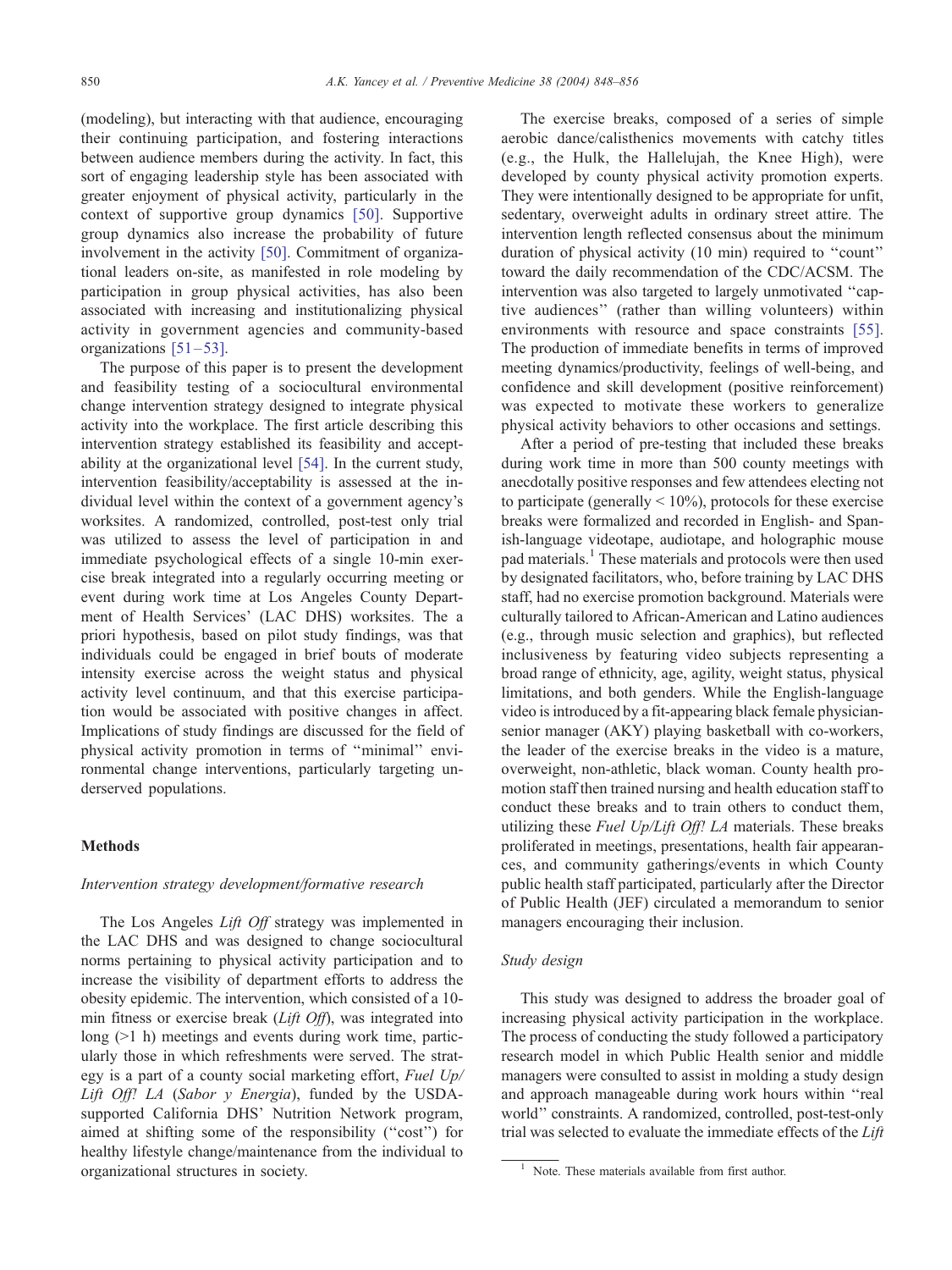Off intervention on participant motivation- and mood-related variables among Los Angeles County employees. For example, plans for collecting baseline data before implementing the exercise breaks were discarded because the consensus among stakeholders and selected staff was that the time and personnel resources required for the pretest would impose undue burden and decrease the likelihood of participation (by meeting leaders, and staff themselves). Institutional Review Board approval was obtained from the Los Angeles County Department of Health Services in June 2001.

Master schedules of county meetings and training sessions lasting more than 1 h in centrally located buildings were obtained from facilities management staff and program staff. Meeting leaders/convenors were contacted by the study coordinator (a master's-level trained exercise physiologist) and advised of study procedures and of the Director of Public Health's request for cooperation. For intervention meetings, permission was requested to conduct a 10-min exercise break followed by a brief survey of staff ''wellness and morale'' halfway through the meeting. For control meetings, leaders were asked to break for 10 min halfway through the meeting per usual (bathroom, telephone, etc.), with the group completing the survey following the break. Following introduction of the study according to a set script, including reading of a letter requesting cooperation from the Director of Public Health, written informed consent was obtained. The exercise break was conducted following a set routine using the *Fuel Up/Lift Off! LA* audiotape of music and voice-over instructions as earlier described. Surveys were distributed with assurance of confidentiality, collected and marked with an arbitrary meeting identification code. Data were stored in a locked file cabinet and retrieved only at the time of data entry.

A pilot study was conducted in four meetings with 68 individuals (3 intervention meetings with 48 individuals, 1 control meeting with 20) to determine the feasibility of the approach and to produce effect size estimates used in the statistical power calculations. Significantly lower ratings of feelings of depression, and higher ratings of energy and overall mood were reported in intervention vs. control subjects participating in the pilot.

## Sample

Data on the population from which the sample was drawn are presented for the county as a whole, since meeting/ training seminar attendees were primarily from the Public Health branch of the Department of Health Services (DHS), but also included non-Public Health DHS employees and other county staff. According to the Los Angeles County Department of Human Resources, there were 81,383 fulltime, permanent county employees (including those employed by the courts) in 2001. Black women comprised the largest ethnic-gender group at 15,450, followed by white men (14,222), Latinas (13,203), white women (10,249), Latinos (8800), Asian/Pacific Islander women (7734), black men (6508) and Asian/Pacific Islander men (4499). Fully 70% were people of color. The median age was 46, with nearly 50,000 who were 40 years of age or older. Nearly half or 39,586 earned less than \$40,000 per year. More than half (41,385) had 12 or more years of service.

After initiation of the study, meeting leaders referred others by word-of-mouth, and some meeting leaders enrolled multiple (different) meetings. Data on the total number of meeting leaders contacted and number of refusals were not available. As meetings were scheduled, they were randomly assigned to intervention or control conditions using the following procedure: a coin toss determined the assignment to condition of the first meeting, alternating assignment thereafter as meetings were enrolled. Between June 2001 and May 2002, 26 meetings were enrolled, 11 intervention, and 15 control. Altogether, there were 449 participants, 189 in the intervention condition, and 260 in the control condition. Total number of attendees and numbers actually participating in the exercises were noted by the study coordinator. Meeting attendance ranged from 8 to 28 for the intervention condition, and 7 to 30 for the control. Approximately 90% of attendees completed study questionnaires. Attendees were advised not to complete questionnaires if they had already attended a meeting included in the study, and there was no evidence of duplicate identifiers on data entry.

## Measures

The survey instrument was necessarily brief, as it had to be completed during regularly scheduled workday meetings/ events. The primary outcome measure was the sociodemographic, anthropometric, and physical activity-related inclusiveness of the intervention as compared with these sample characteristics typical of non-work time interventions engaging only employees who actively sought to be involved in the intervention. Secondary outcome measures were mood state, health status, and satisfaction with physical fitness level.

Sociodemographic variables, including gender, race/ethnicity, age, and job title were assessed using items from the Los Angeles County Health Survey, or LACHS [\[56\].](#page-8-0)

Body mass index (BMI) was calculated from self-reported weight and height in  $kg/m^2$  using formula=703\* weight  $(lbs.)/height<sup>2</sup> (in.).$ 

Health status was assessed by an LACHS item asking respondents to rate their general health on an ordinal, 5 response category scale from 5 (excellent) to 1 (poor).

Stage of change for physical activity was assessed using a single item adapted from a questionnaire used in NCIfunded research studies [\[57\]](#page-8-0) containing a response option corresponding to one of the five stages of change and producing a stage classification.

Satisfaction with current fitness level was assessed using a single item rated from 1 (not at all satisfied) to 10 (extremely satisfied).

Physical activity level was assessed using an adaptation of the International Physical Activity Questionnaire (e.g., Tu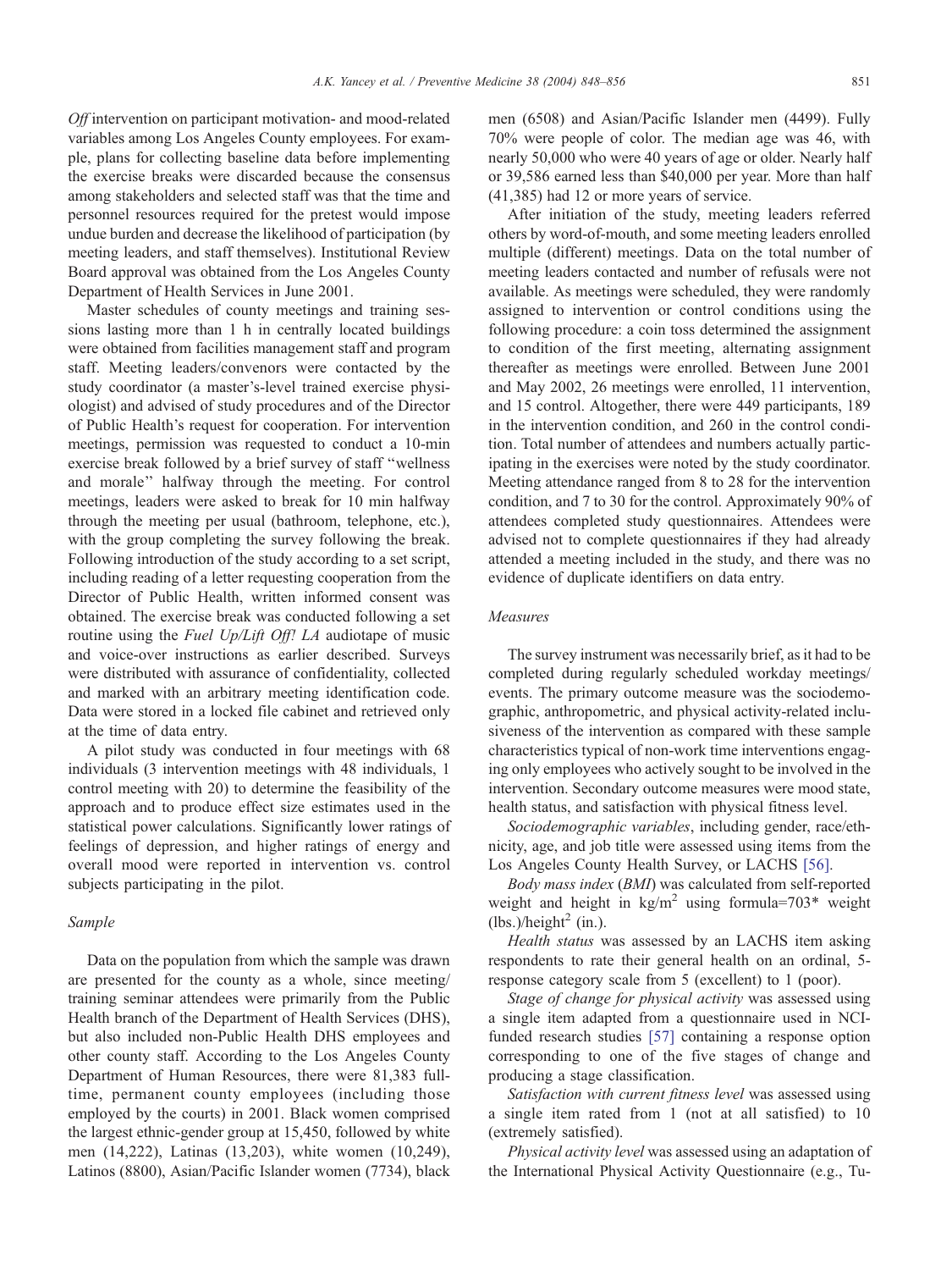dor-Locke et al. [\[58\]\)](#page-8-0) developed by an expert panel of the World Health Organization/CDC and utilized in the LACHS (Yancey et al. [\[27\]\)](#page-7-0). The items capture days and minutes of vigorous activity, moderate activity and walking, workrelated and leisure time activities and also daily time watching television/using the computer while not at work.

Mood state was assessed using relevant items capturing ratings of mood, depression, tension/anxiety, and ability to concentrate, and levels of alertness, energy, and stress on a scale of 1 (not at all) to 10 (extremely high) from an instrument developed at the Stanford University Center for Research in Disease Prevention and Health Promotion [\[59\].](#page-8-0) While this measure has not been used widely in exercise physiology research like those of Thayer [\[60\],](#page-8-0) Gauvin and Rejeski [\[61\],](#page-8-0) or the Profile of Mood States [\[62\],](#page-8-0) it was chosen because of its: (1) development using healthy, adult employees of a California corporation, a population more comparable to this study sample than the collegiate samples of most exercise physiology studies; (2) brevity, given ''empirical evidence suggesting that simple, straightforward ratings can be as or more effective than more elaborate psychometric measurement instruments'' [\[59\];](#page-8-0) and (3) availability at no cost.

# Analysis

Data were entered into a Microsoft Excel database. Data cleaning and bivariate analyses were performed using SPSS version 10.1. Ordered logistic regression analyses, with standard errors adjusted to account for the clustering of respondents in meetings, were conducted using STATA version 7.0 (College Station, TX). The null hypothesis for the secondary outcomes assessed was that there would be no difference in mood state or satisfaction with current health or fitness level between those county employees participating in meetings with a 10-min exercise break compared to county employees participating in meetings with the usual phone/bathroom break. Subgroup analyses focused on sedentary individuals because this group is at greatest risk for physical inactivity-related diseases.

#### **Results**

#### Participation rates

More than 90% of meeting attendees stood during the exercise break and participated in the exercises, albeit at varying levels of intensity and adherence to form (similar to the level of variation captured in the filming of the Fuel  $Up/$ Lift Off! LA video).

# Sociodemographic characteristics

Ages of participants ranged from 17 to 79 years, with a median age of 41 years. Nearly three of four (73.6%) were

female. Of the 424 participants who indicated their ethnicities, 35% were Latino, 20% were African-American, 20% were white/European-American, 17% were Asian-American/Pacific Islander, 1% were Native American, 3% were biracial, and 3% self-identified as ''other ethnicity.'' Of the 130 identifying readily categorizable job titles, 46.9% reported professional/technical jobs, while 53.1% were support personnel. There were no differences on any demographic measures between the experimental and control groups (all comparisons  $P > 0.25$ ).

## Health and physical activity status

The participants mean rating for self-reported health status was "good." Mean BMI was  $27.0$ , range,  $17-51$ , with 31.6% of participants categorized as overweight/nonobese (BMI =  $25-29.9$ ) and  $25.0\%$  as obese (BMI > 30). No significant differences in health status or BMI between intervention and control participants were identified. Respondents were relatively sedentary, with only 36.3% meeting CDC/ACSM recommendations for physical activity participation. About 11.8% were completely sedentary, reporting less than 10 min per week of continuous physical activity, and 52.1% reported intermediate levels of activity still not meeting CDC/ACSM recommendations. The mean daily time spent watching TV or using a computer while not at work was 2 h for the sample overall and 3.5 h among the completely sedentary. There were no significant differences in self-reported physical activity levels or levels of sedentary behavior between intervention and control participants overall (all  $P > 0.50$ ). Among the completely sedentary, however, intervention participants had significantly higher BMI than control participants ( $P < 0.05$ ).

# Motivation-related effects

Stage of change distribution was roughly equivalent to that reported in other similar worksite health promotion interventions (e.g., Neiger et al.  $[25]$ –6.4%–22.3%–  $28.0\% - 10.8\% - 32.5\%$  for Stages 1-5, respectively): Stage 1 (pre-contemplation)-4.6%; Stage 2 (contemplation)-21.9%; Stage 3 (preparation)-36.2%; Stage 4 (action)-12.8%; Stage 5 (maintenance)-24.6%, with no significant differences between intervention and control participants ( $\gamma$ (4) = 6.0, P = 0.20). The distribution for completely sedentary participants, regardless of experimental assignment, was quite different, as expected: Stage 1—19.6%; Stage 2—58.8%; Stage 3— 17.6%; Stage 4—2.0%; Stage 5—0.0%.

Results of ordered logistic regression analyses showed that completely sedentary respondents in the intervention group rated their health status significantly lower than did completely sedentary controls (OR =  $0.17$ ; 95% CI =  $0.05$ , 0.60;  $P = 0.0003$ ). Further analysis, however, suggested that BMI status was a confounder. Conditional ordered logistic regression with BMI included as a covariate reduced the relationship between perceived health status and intervention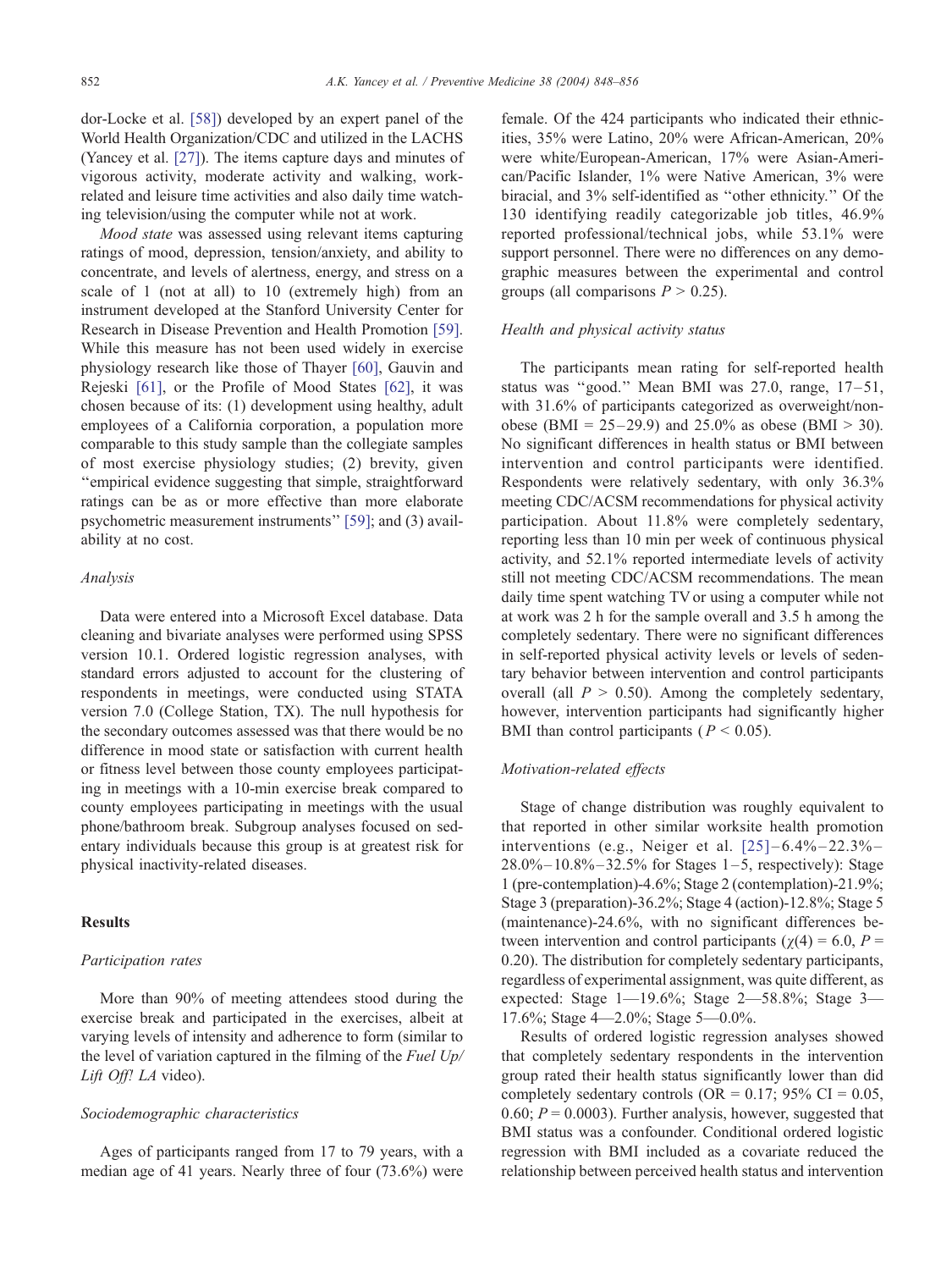exposure (OR =  $0.39, 95\%$  CI = 0.06, 2.56), but some of this could be attributed to the reduced sample size occasioned by the inclusion of BMI (missing for some participants) in the analyses. These same analyses, however, showed that BMI status was related to perceived health status for participants who were more physically active but not meeting CDC/ ACSM recommendations (OR =  $0.93$ ,  $95\%$  CI = 0.89, 0.97). Thus, higher BMIs were associated with lower perceived health status—but only if the individuals were at least somewhat physically active. Hence, increasing physical activity among the sedentary may assist them in making the connection between their weight and health status.

While there was no accompanying significant main effect on fitness satisfaction, among respondents not meeting CDC/ACSM recommendations for physical activity (64% of the sample), intervention participants' satisfaction with current fitness levels was more highly correlated with selfranked physical activity stage of change  $(r = 0.588)$  than control participants ( $r = 0.376$ ,  $z = -2.32$ ,  $P = 0.02$ ). This suggests that intervention participants who had not advanced as far in making changes to adopt a more active lifestyle were less satisfied with their fitness levels than were those at a comparable stage of change in the control group. Thus, the intervention was associated with lessened self-perception of good health, and, perhaps, less satisfaction with fitness levels, among the relatively sedentary.

#### Mood-related effects

Responses to affect-related measures could reflect either ephemeral states (e.g., induced by a bout of exercise) or by enduring traits (such as chronic depression). To control for affect-related differences in chronic depression, respondents were queried about how sad or ''blue'' they felt over the past week as a measure of their baseline emotional state. The effect of the exercise intervention on depressive feelings was captured by a question about current depressive feelings in the Stanford measure. The following analyses include ''feeling sad or blue over the last week'' as a covariate. Logistic regression analyses showed no overall association between exposure to experimental condition and any of the affective measures (all  $P > 0.12$ ). However, among the completely sedentary, control participants reported significantly higher levels of energy than did intervention participants ( $P < 0.01$ ). Among the regularly active (those meeting CDC/ACSM recommendations), there was no difference between those exposed to the intervention and those who were not ( $P > 0.60$ ). There were no other differences in affect-related variables between intervention and control sedentary participants.

# Discussion

These data suggest that a very diverse sample of predominantly overweight, relatively sedentary, middle-aged

and older women of color may be engaged in brief bouts of group exercise as a part of the workday, regardless of their readiness to change physical activity level and without any adverse effect on their mood or well-being. While positive effects on affective state were anticipated and not found, these findings are consistent with recent evidence from exercise physiology/psychology studies that affective valence becomes less positive or more negative as exercise intensity increases and as duration progresses, for example, Ekkekakis and Petruzello [\[63\],](#page-8-0) Bixby et al. [\[64\];](#page-8-0) VanLanduyt et al. [\[65\];](#page-8-0) Ekkekakis and Petruzello [\[66\].](#page-8-0) The lower energy levels reported immediately post-exercise by the completely sedentary intervention participants are not surprising, given their likely low fitness levels and greater exertion (relative intensity). Furthermore, participation in this intervention may produce short-term benefits, in that it appropriately lowers self perception, among less active individuals, that their health is good and, perhaps, that their fitness level is good. Being confronted experientially with one's own deconditioning, probably for the first time in a long time (anecdotally, a common refrain is, ''Are you sure it's only been five minutes?!''), provides a ''teachable moment" or "reality check" for more sedentary individuals in a supportive social context (most others are in the same ''boat''). This may erode complacency, increase the perceived discrepancy between ideal and actual, and increase motivation to be more active. However, the limited scope of this study, and its lack of pre-test data, underscores the suggestive nature of these findings and the need for further investigation of this approach with more rigorous study designs.

These findings, and those of prior studies of this strategy [\[54,67\],](#page-7-0) indicate considerable receptivity to physical activity introduced at the organizational practice level. As the sociocultural environment is at least as important as the physical environment in producing sustainable lifestyle change, such interventions that rely less on individual initiative and motivation to be active may have greater public health impact. Certainly, such sociocultural interventions may complement physical environmental interventions (e.g., stair prompts and walking trail creation/promotion) by increasing the ''demand'' for physical activity when the ''supply'' of opportunities is increased. Within communities of color, focusing interventions on the sociocultural environment is critical. Fewer resources are available in these communities in the face of greater challenges (e.g., outdoor safety concerns; fewer indoor recreational facilities; higher rates of overweight creating higher levels of perceived exertion and discomfort in stair climbing, and altered cultural norms (self-perception of normal weight vs. overweight status); more culturally tailored fast food/soda/alcohol advertising); and lesser resonance of mainstream messages and values in promoting healthy lifestyle change.

Critical features of an innovation can accelerate or hinder an intervention's diffusion within an organizational context [\[46\].](#page-7-0) From a diffusion process perspective, the exercise break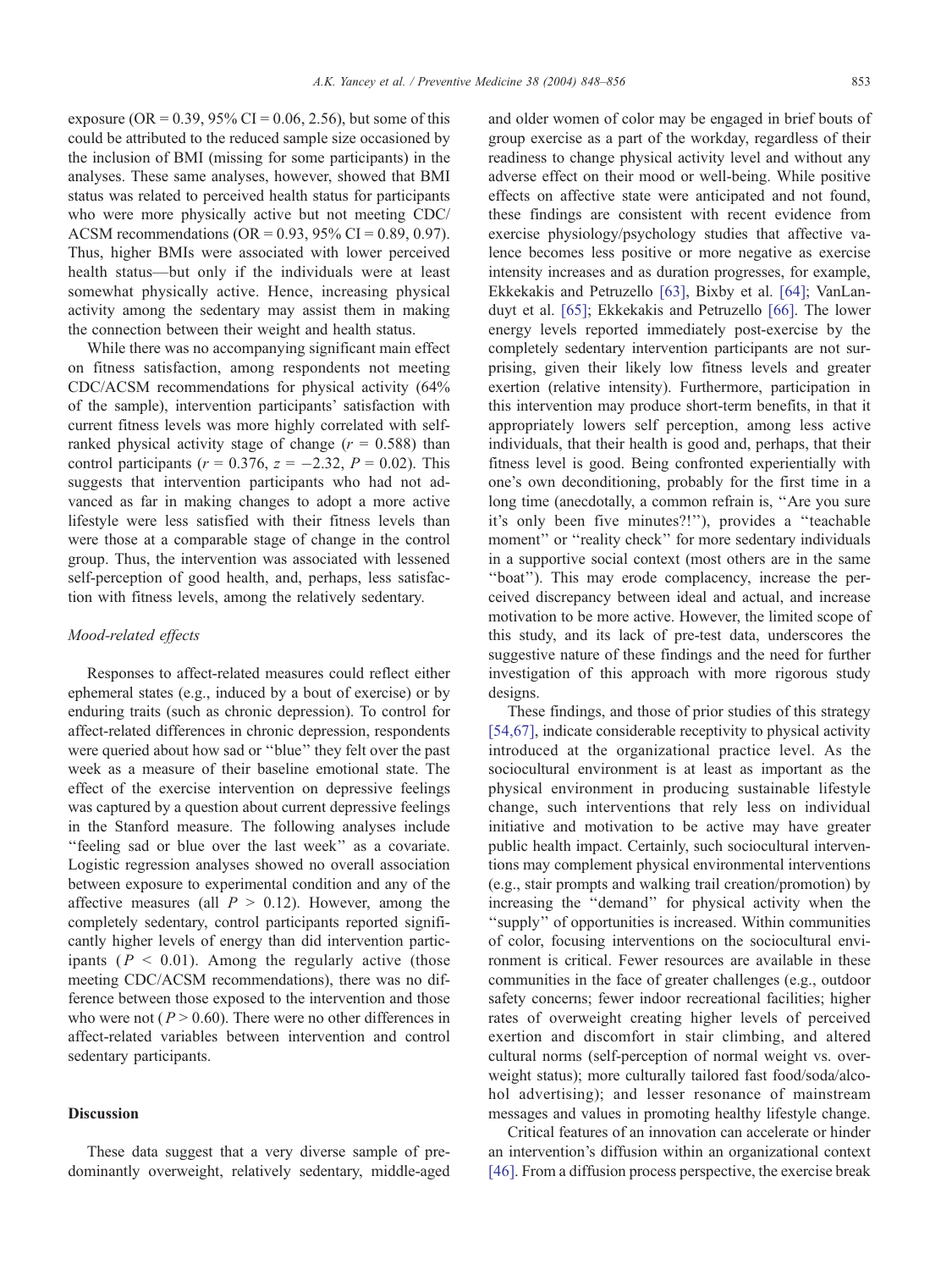<span id="page-6-0"></span>innovation has relative advantage (potential health and productivity benefits) compared to current practice. In the workplace, the exercise break can be implemented on a limited basis (trialability). Furthermore, as more research is conducted, results will become known and visible to increasing numbers of organizations (observability), for example, Crawford et al. [\[67\];](#page-8-0) Yancey et al. [\[68\]](#page-8-0) along with an adaptation of this intervention strategy (''Exercise your Faith for Ten'') currently being implemented as a component of the CDC-funded Health eAME project of University of South Carolina and Medical University of South Carolina. In many workplaces, physical activity promotion is compatible with the mission of the organization [\[53\].](#page-7-0) Overall, this innovation has the potential to encompass features that favorably influence the speed and extent of the diffusion process [\[46\].](#page-7-0) As an added benefit with great diffusion potential, many of these workers are gatekeepers, decision-makers, opinion leaders, or service providers who directly or indirectly influence the health promotion practices of their clients, patients, colleagues, co-congregants, or constituents.

As noted earlier, several important limitations of this work should be highlighted. First, the post-test only design leaves the possibility of baseline differences between groups explaining observed intervention effects. One potential confounder not assessed in the survey was prior participation in an exercise break. Also, this design does not allow meaningful assessment of any experimental effect on stage progression—given that a higher proportion of the completely sedentary intervention participants were overweight, compared with controls, pre-existing differences in stages of change may explain the lack of difference in stage by experimental condition. However, the absence of overall significant differences between intervention and control participants in BMI and physical activity level, which are highly correlated with health status in cross-sectional studies [\[27\],](#page-7-0) is a fairly good indication that randomization ''worked'' to produce equivalent groups on the dimensions of greatest relevance. This randomization success also lends confidence to the findings despite the failure of the randomization process to produce intervention and control samples of the same size (probably due to happenstance increases in numbers of meeting cancellations and postponements among intervention meetings). The brevity of the survey did not permit the assessment of several variables of great interest and explanatory value, for example, exercise self-efficacy. Lastly, the ability of such a socioculturally targeted intervention to contribute to meaningful population increases in physical activity level is unclear, though this limitation applies equally to the widely supported stair prompts, urban redesign, and walking trail construction/ promotion physical environmental interventions.

In summary, this study demonstrated the feasibility, within a convenience sample of 26 meetings in a local health department setting, of brief bouts of group exercise as part of the workday. Supportive group dynamics [\[49\]](#page-7-0) and role modeling [\[47\]](#page-7-0) were implemented as part of the intervention and resulted in greater than 90% participation in exercise breaks by meeting attendees. Future research should investigate the long-term sustainability of exercise breaks in a variety of organizational settings. Randomized controlled trials conducted with sociodemographically diverse employee groups would be optimal in examining the long-term effects of exercise breaks incorporated into the workday on paid time, and including a variety of outcome variables such as work productivity, co-worker support for healthy lifestyles, workplace norms for healthy lifestyle adoption/maintenance, energy/alertness levels, physical activity levels, and physiological health/fitness status indicators. Finally, additional research is needed to unequivocally document the potential of sociocultural work setting environmental change (e.g., group exercise breaks) as a strategy to improve the health and well being of employees.

## Acknowledgments

The authors wish to acknowledge the contributions of county public health professionals, Todd Berrien, Dr. Eloisa Gonzalez, Cynthia Harding, Dr. Anna Long, and Danielle Osby, to the development of the model. They are also grateful to Drs. Abby King and Cheryl Albright for sharing their mood state assessment instrument, and to Jabar Akbar, Ben Freed, and Devin Volding for their assistance in data analyses or manuscript preparation.

# References

- [1] Flegal KM, Carroll MD, Ogden CL, Johnson CL. Prevalence and trends in obesity among US adults, 1999 – 2000. JAMA 2002 (Oct. 9);288(14):1723 – 7.
- [2] Mokdad AH, Serdula MK, Dietz WH, Bowman BA, Marks JS, Koplan JP. The continuing epidemic of obesity in the United States. JAMA 2000:284(13):1650-1.
- [3] Koplan JP, Dietz WH. Caloric imbalance and public health policy. JAMA 1999 (Oct. 27);282(16):1579 – 81.
- [4] World Health Organization. Obesity: Preventing and Managing the Global Epidemic (Report of a WHO Consultation on Obesity, 1997). Geneva, Switzerland: World Health Organization; 1998.
- [5] Colditz G, Mariani A. The cost of obesity and sedentarism in the United States. In: Bouchard C, editor. Physical Activity and Obesity, vol. vii. Champaign, IL: Human Kinetics; 2000. p. 400.
- [6] Sturm R. The effects of obesity, smoking, and drinking on medical problems and costs. Obesity outranks both smoking and drinking in its deleterious effects on health and health costs. Health Aff (Millwood) 2002 (Mar. - Apr.);21(2):245 - 53.
- [7] Finkelstein EA, Fiebelkorn IC, Wang G. National Medical Spending Attributable to Overweight and Obesity: How Much, and Who's Paying? Health Affairs (web edition) 2003 (14 May).
- [8] Thompson D, Edelsberg J, Kinsey KL, Oster G. Estimated economic costs of obesity to U.S. business. Am J Health Promot 1998 (Nov. – Dec.); $13(2):120-7$ .
- [9] Jeffery RW, Drewnowski A, Epstein LH, et al. Long-term maintenance of weight loss: current status. Health Psychol 2000 (Jan.);19(1 Suppl $\left| \cdot \right|$ :5 – 16.
- [10] Kumanyika SK, Van Horn L, Bowen D, et al. Maintenance of dietary behavior change. Health Psychol 2000 (Jan.);19(1 Suppl):42 – 56.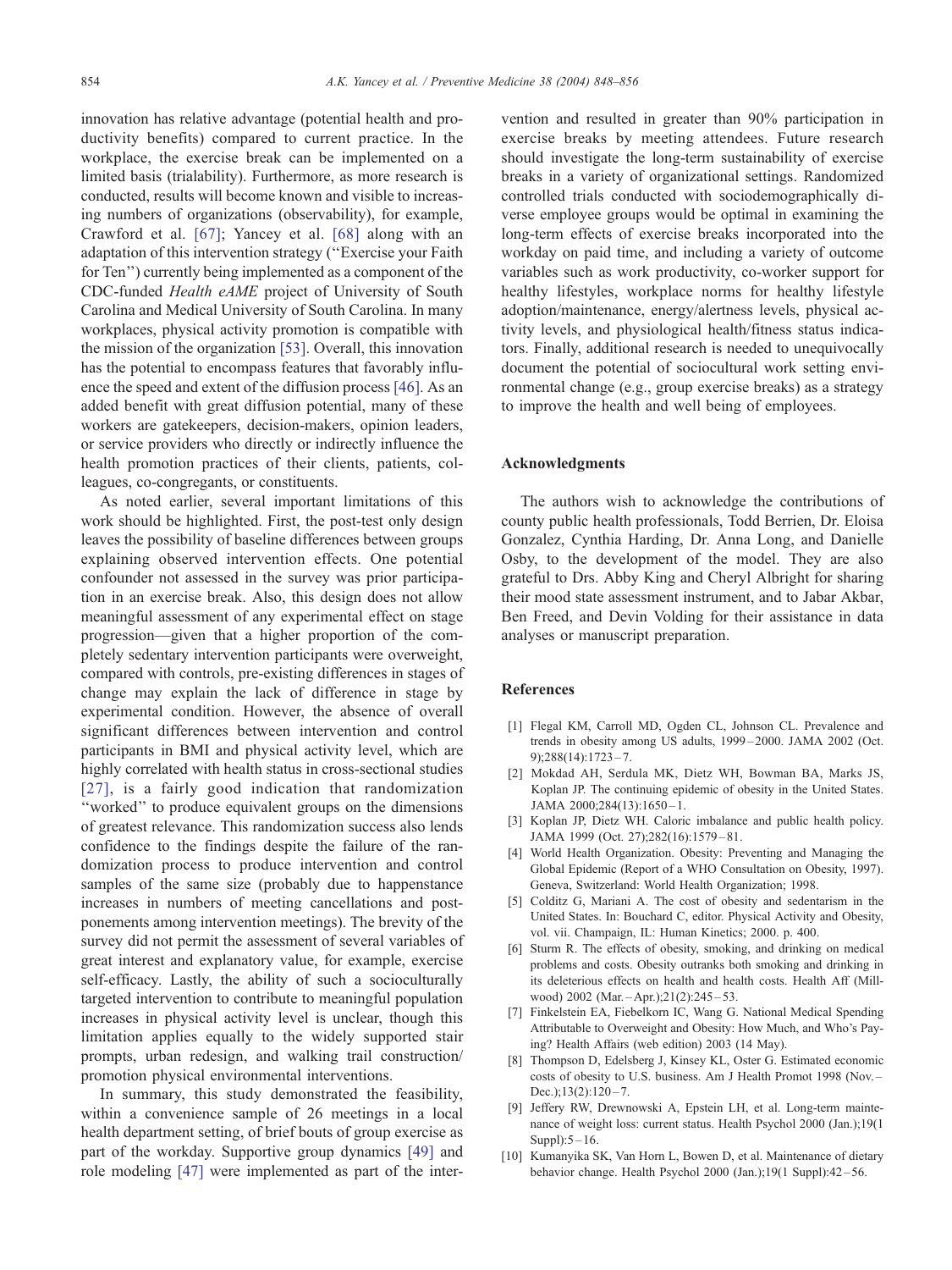- <span id="page-7-0"></span>[11] Marcus BH, Dubbert PM, Forsyth LH, et al. Physical activity behavior change: issues in adoption and maintenance. Health Psychol 2000 (Jan.);19(1 Suppl):32 – 41.
- [12] French SA, Story M, Jeffery RW. Environmental influences on eating and physical activity. Annu Rev Public Health 2001;22:309 – 35.
- [13] Swinburn B, Egger G, Raza F. Dissecting obesogenic environments: the development and application of a framework for identifying and prioritizing environmental interventions for obesity. Prev Med 1999;29(6 Pt 1):563 – 70.
- [14] Booth SL, Sallis JF, Ritenbaugh C, et al. Environmental and societal factors affect food choice and physical activity: rationale, influences, and leverage points. Nutr Rev 2001 (Mar.); 59(3 Pt 2):  $S21-39$  [discussion  $S57-65$ ].
- [15] Nestle M, Jacobson MF. Halting the obesity epidemic: a public health policy approach. Public Health Rep 2000 (Jan. – Feb.);115(1):12 – 24.
- [16] Breslow L. Social ecological strategies for promoting healthy lifestyles. Am J Health Promot 1996 (Mar. –Apr.);10(4):253 – 7.
- [17] Stokols D. Establishing and maintaining healthy environments. Toward a social ecology of health promotion. Am Psychol 1992  $(Lan \; 1.47(1) \cdot 6 - 22)$
- [18] Ewart CK. Social action theory for a public health psychology. Am Psychol 1991 (Sep.);46(9):931 – 46.
- [19] Powell KE, Bricker SK, Blair SN. Treating inactivity. Am J Prev Med 2002 (Aug.);23(2 Suppl 1):1-2.
- [20] Kumanyika SK. Minisymposium on obesity: overview and some strategic considerations. Annu Rev Public Health 2001;22:293 – 308.
- [21] Andersen RE, Franckowiak SC, Snyder J, Bartlett SJ, Fontaine KR. Can inexpensive signs encourage the use of stairs? Results from a community intervention. Ann Intern Med 1998 (Sep. 1);  $129(5):363 - 9.$
- [22] Boreham CA, Wallace WF, Nevill A. Training effects of accumulated daily stair-climbing exercise in previously sedentary young women. Prev Med 2000 (Apr.);30(4):277 – 81.
- [23] Kerr J, Eves F, Carroll D. Encouraging stair use: stair-riser banners are better than posters. Am J Public Health 2001 (Aug.);91(8):  $1192 - 3$
- [24] Brownson RC, Housemann RA, Brown DR, et al. Promoting physical activity in rural communities: walking trail access, use, and effects. Am J Prev Med 2000 (Apr.);18(3):235 – 41.
- [25] Neiger BL, Thackeray R, Merrill RM, Miner KM, Larsen L, Chalkey CM. The impact of social marketing on fruit and vegetable consumption and physical activity among public health employees at the Utah Department of Health. Soc Mark Q  $2001:7(1):10-28.$
- [26] Pate RR, Pratt M, Blair SN, et al. Physical activity and public health. A recommendation from the Centers for Disease Control and Prevention and the American College of Sports Medicine. JAMA 1995 (Feb.  $1);273(5):402-7.$
- [27] Yancey AK, Wold CM, McCarthy WJ, et al. Physical inactivity and overweight among Los Angeles County adults. Am J Prev Med 2004 [submitted, revision requested].
- [28] Banks-Wallace J, Conn V. Interventions to promote physical activity among African American women. Public Health Nurs 2002 (Sep. – Oct.); $19(5):321-35$ .
- [29] King AC. Interventions to promote physical activity by older adults. J Gerontol A, Biol Sci Med Sci 2001 (Oct.);56(Spec. No. 2):36 – 46.
- [30] Giles-Corti B, Donovan RJ. The relative influence of individual, social and physical environment determinants of physical activity. Soc Sci Med 2002 (Jun.);54(12):1793-812.
- [31] Stahl T, Rutten A, Nutbeam D, et al. The importance of the social environment for physically active lifestyle—Results from an international study. Soc Sci Med 2001 (Jan.); $52(1):1-10$ .
- [32] Kumanyika S. Obesity treatment in minorities. Third ed. In: Wadden TA, Kumanyika S, Stunkard AJ, editors. Obesity: Theory and Therapy, vol. xiii. New York: Guilford Publications; 2001. p. 377.
- [33] Galbally RL. Health-promoting environments: who will miss out? Aust N Z J Public Health 1997;21(4 Spec. No.):429 – 30.
- [34] Pelletier KR. A review and analysis of the health and cost-effective outcome studies of comprehensive health promotion and disease prevention programs at the worksite: 1993 – 1995 update. Am J Health Promot 1996 (May-Jun.);10(5):380-8.
- [35] Aldana SG. Financial impact of health promotion programs: a comprehensive review of the literature. Am J Health Promot 2001 (May – Jun.): $15(5)$ :296 – 320.
- [36] Aldana SG, Pronk NP. Health promotion programs, modifiable health risks, and employee absenteeism. J Occup Environ Med 2001 (Jan.);43(1):36 – 46.
- [37] Shephard RJ. Worksite fitness and exercise programs: a review of methodology and health impact. Am J Health Promot 1996 (Jul. – Aug.); $10(6):436-52$ .
- [38] Dishman RK, Oldenburg B, O'Neal H, Shephard RJ. Worksite physical activity interventions. Am J Prev Med 1998 (Nov.);15(4):  $344 - 61$ .
- [39] Emmons KM, Linnan L, Abrams D, Lovell HJ. Women who work in manufacturing settings: factors influencing their participation in worksite health promotion programs. Womens Health Issues 1996  $(Mar. - Apr.); 6(2): 74 - 81.$
- [40] Shephard RJ. A critical analysis of work-site fitness programs and their postulated economic benefits. Med Sci Sports Exerc 1992 (Mar.);24(3):354 - 70.
- [41] Cassady D, Jang V, Tanjasiri S, Morrison C. California gets ''ON THE MOVE!''. J Health Educ1999;30(2) [S44 – 51].
- [42] Stokols D. Translating social ecological theory into guidelines for community health promotion. Am J Health Promot 1996 (Mar. – Apr.): $10(4)$ : $282 - 98$ .
- [43] Brownson RC, Baker EA, Housemann RA, Brennan LK, Bacak SJ. Environmental and policy determinants of physical activity in the United States. Am J Public Health 2001 (Dec.);91(12):1995 – 2003.
- [44] Blair SN, Piserchia PV, Wilbur CS, Crowder JH. A public health intervention model for work-site health promotion. Impact on exercise and physical fitness in a health promotion plan after 24 months. JAMA 1986 (Feb. 21);255(7):921-6.
- [45] Pohjonen T, Ranta R. Effects of worksite physical exercise intervention on physical fitness, perceived health status, and work ability among home care workers: five-year follow-up. Prev Med 2001  $(Jun.);32(6):465 - 75.$
- [46] Rogers EM. Diffusion of Innovations. 3rd ed. New York: Free Press; 1983.
- [47] Steckler A, Goodman R. How to institutionalize health promotion programs. Am J Health Promot 1989;3(4):34 – 44.
- [48] Bandura A. Social Foundations of Thought and Action: A Social Cognitive Theory. Englewood Cliffs, N.J: Prentice-Hall; 1986.
- [49] Yancey AK, Siegel JM, McDaniel KL. Role models, ethnic identity, and health-risk behaviors in urban adolescents. Arch Pediatr Adolesc Med 2002 (Jan.);156(1):55 - 61.
- [50] Fox LD, Rejeski WJ, Gauvin L. Effects of leadership style and group dynamics on enjoyment of physical activity. Am J Health Promot 2000 (May – Jun.);14(5):277 – 83.
- [51] Yanek LR, Becker DM, Moy TF, Gittelsohn J, Koffman DM. Project joy: faith based cardiovascular health promotion for African American women. Public Health Rep 2001;116(Suppl 1):68 – 81.
- [52] Hammond SL, Leonard B, Fridinger F. The Centers for Disease Control and Prevention Director's Physical Activity Challenge: an evaluation of a worksite health promotion intervention. Am J Health Promot 2000 (Sep. – Oct.);15(1):17 – 20 [ii].
- [53] Yancey A, Miles O, Jordan A. Organizational characteristics facilitating initiation and institutionalization of physical activity programs in a multi-ethnic, urban community. J Health Educ 1999 (March/ April):30(2):S44-51.
- [54] Yancey AK, Lewis LB, Sloane DC, et al. Walking the talk: process evaluation of a local health department – community collaboration to change organizational practice to incorporate physical activity. J Public Health Manag Pract 2004 [In press].
- [55] Rimmer JH, Nicola T, Riley B, Creviston T. Exercise training for